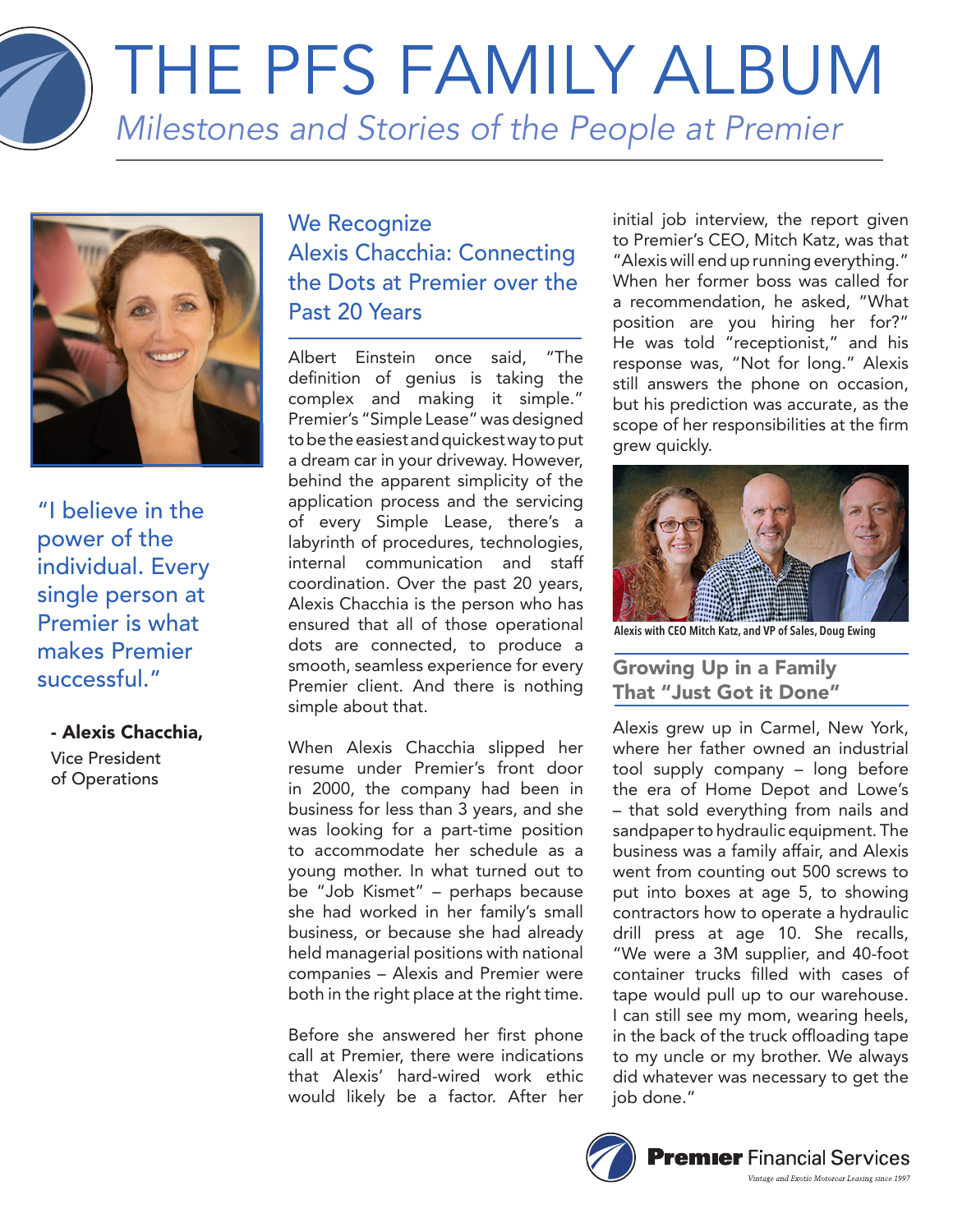

Although her family eventually closed that business, Alexis was "always working" even as a teenager, and during her college years she worked at various jobs for 30 to 40 hours a week. As a student at Western Connecticut State University, for example, she worked two jobs at the same time: in a B. Dalton bookstore at the mall, and in the university's library, where her work in the Acquisitions Department prompted Alexis to briefly consider a career path as a librarian.

Following graduation, Alexis held a series of jobs of increasing responsibility at retail firms - including Pottery Barn and Eastern Mountain Sports (EMS) - that provided her with a broad range of experience in managing business processes, motivating employees and shaping the customer experience. As Operations Manager at EMS, for example, she did everything from working with contractors and building inspectors, to overseeing shipments of goods, and training staff on how to demonstrate and sell the products all before the location ever opened its doors. True to her family tradition, Alexis got stuff done.

### Talking to People Who Are Passionate About Their Work

Prior to joining Premier, Alexis managed the Connecticut division of Successories, a leading retailer and direct marketer of motivational and self-improvement products for individuals and corporations. She was well-suited for that position in several ways; notably, it applied her operational skills, and provided direct contact with clients who were passionate about their work. As

she puts it, "I was helping people figure out how to make their work environment better, how to motivate or reward staff, or how to show appreciation to their customers. There's no better reason to be talking to someone, and I loved it."

In addition to running three retail brick - and - mortar Successories locations and a warehouse facility, Alexis worked directly with HR and sales and marketing executives from well-known companies located in Connecticut – including Pitney-Bowes, IBM, Georgia Pacific and Gartner Group – to help design and implement corporate motivational and recognition programs.

In fact, Alexis received several job offers from those large client companies. She claims, "It's all because I liked to talk to people, and was interested in their work." We suspect, however, that her enthusiasm also delivered great service for those clients.

### What "Connecting the Dots" Means at Premier

The range and depth of experience Alexis accumulated provided her with management insights she immediately applied at Premier, which in turn, established the company's reputation for exceeding customer expectations. Examples include:

#### - Creating Policies and Procedures:

When Alexis joined Premier, the young company needed to define nearly every process in its complex business model to foster best practices and ensure consistency.

Those internal disciplines now serve as a cornerstone of its industry leadership.

- Building Technological Efficiency: When Doug Ewing, now Premier's VP of Sales, handed Alexis a FileMaker software box, she started from scratch to build the company's database. That initial task has evolved into a powerful, proprietary system that integrates leading edge technologies – such as electronic signatures – designed to deliver fast and secure transactions for Premier's customers and business partners.

#### - Making Client Service the Priority:

Working in retail taught Alexis the importance of treating people well, and she teaches Premier's staff that, "Your job is to help people." To achieve that goal, Alexis launched Premier's Continuous Improvement program that provides both industry knowledge and interpersonal skill development for staff on their way to becoming leasing professionals. She says, "That's why our mid- and upper-level staff are so good at what they do; regardless of whatever area of the company they work in."



**Alexis with Operations Manager Suzanne deBary, who's been with PFS for 14 years**

## Belief in the Power of the Individual

Alexis believes strongly in the power of the individual, and has faith in every person's ability to make a